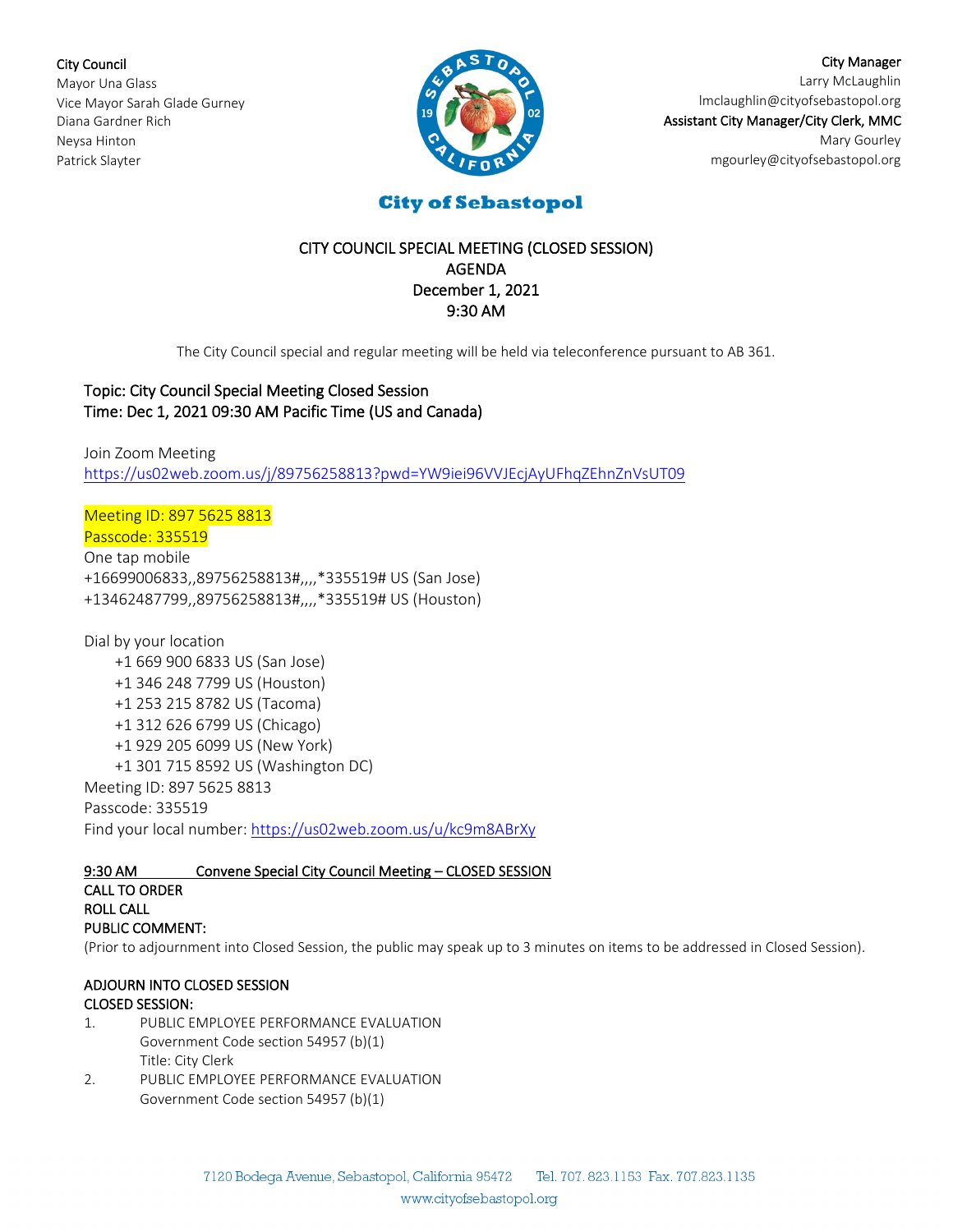#### ADJOURNMENT OF CLOSED SESSION RECONVENE SPECIAL CITY COUNCIL MEETING (OPEN SESSION) REPORT OUT OF CLOSED SESSION ADJOURNMENT OF CITY COUNCIL SPECIAL MEETING

December 1, 2021 City Council Special Meeting – CLOSED SESSION will be adjourned to the City Council Regular Meeting of December 7, 2021 (ZOOM VIRTUAL MEETING FORMAT).

#### American Disability Act Accommodations:

In accordance with the Americans with Disabilities Act, if you need special assistance to participate in this meeting, please contact the City Clerk (707) 823-1153 who will contact the ADA Coordinator. The ADA Coordinator will use their best efforts to provide reasonable accommodations to provide as much accessibility as possible while also maintaining public safety in accordance with the City procedure for resolving reasonable accommodation requests.

Notification: 72-hours before the meeting will enable the City to make reasonable arrangements to ensure accessibility to this meeting.

NOTICE: All Resolutions and Ordinances introduced and/or adopted under this agenda are waived of all reading of entire resolution(s) and ordinance(s)

SIMULTANEOUS MEETING COMPENSATION DISCLOSURE (Government Code § 54952.3): Members of the City Council receive no additional compensation as a result of convening a joint meeting of the City Council and Successor Agency to the Former Community Development Agency

SB 751 Legislative bodies of local agencies must publicly report: (1) any action taken and (2) the vote or abstention on each action taken by each member present for the action at a meeting.

If you have any questions regarding this meeting, please contact the City at Email: [info@cityofsebastopol.org](mailto:info@cityofsebastopol.org) or please call: 707-823-1153. The public is advised that pursuant to Government Code section 54957.5 all writings submitted to the City Council are public records and will be made available for review. The Sebastopol City Council welcomes you remotely to its meetings that are generally scheduled for the 1st and 3rd Tuesday of every month. Your interest and participation are encouraged and appreciated.

#### Government Code Section 54953.

(a) All meetings of the legislative body of a local agency shall be open and public, and all persons shall be permitted to attend any meeting of the legislative body of a local agency, except as otherwise provided in this chapter.

(b) (1) Notwithstanding any other provision of law, the legislative body of a local agency may use teleconferencing for the benefit of the public and the legislative body of a local agency in connection with any meeting or proceeding authorized by law. The teleconferenced meeting or proceeding shall comply with all requirements of this chapter and all otherwise applicable provisions of law relating to a specific type of meeting or proceeding.

(2) Teleconferencing, as authorized by this section, may be used for all purposes in connection with any meeting within the subject matter jurisdiction of the legislative body. All votes taken during a teleconferenced meeting shall be by rollcall.

City Council Regular Meetings are available in real time and archived on Livestream. Important Notice The City of Sebastopol shows both live broadcasts and Video Archive of City Council Meetings over the Internet. Your attendance at this public meeting may result in the recording and broadcast of your image and/or voice.

• Here is the link: <http://bit.ly/sebcctv>

*There are times that the meetings may not be live streamed due to technical issues; if that is the case, the meeting will be video-taped and uploaded as soon as possible to the City Web Site.*

*Anyone using abusive, vulgar, offensive, threatening, or harassing language, personal attacks of any kind or offensive terms that target specific individuals or groups will be removed from the meeting.*